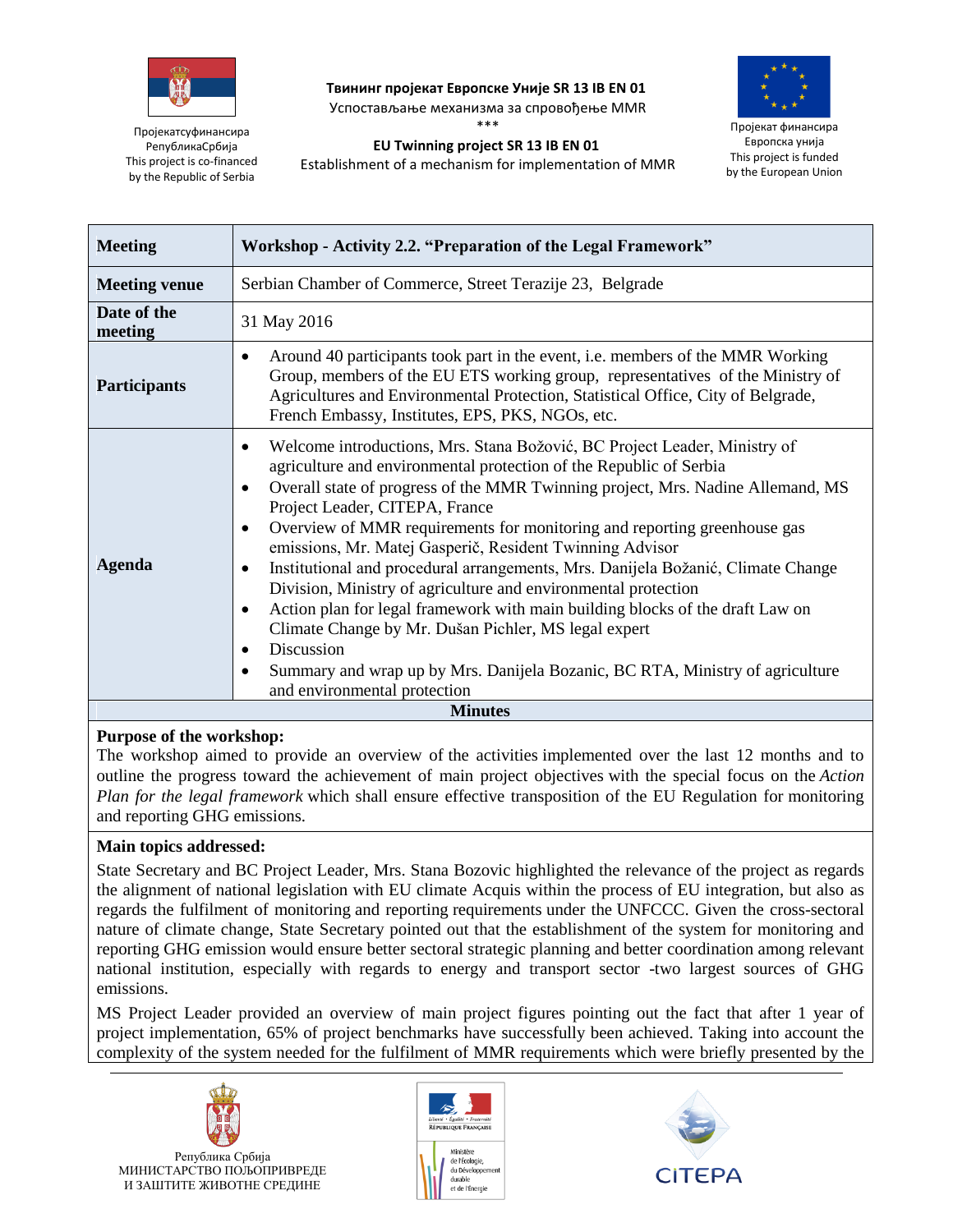

Пројекатсуфинансира РепубликаСрбија This project is co-financed by the Republic of Serbia

**Твининг пројекат Европске Уније SR 13 IB EN 01** Успостављање механизма за спровођење ММR \*\*\*



Пројекат финансира Европска унија This project is funded by the European Union

**EU Twinning project SR 13 IB EN 01** Establishment of a mechanism for implementation of MMR

MS RTA, the BC RTA, Mrs. Bozanic noted that the MMR Twinning Project would establish initial institutional and procedural structure which is to be constantly upgraded afterwards in accordance with available resources. The recommended institutional and procedural arrangements were detailed, as well as the split of responsibilities among relevant national bodies in respect of MMR reporting obligations. In order to establish a sustainable, operational and effective system, the BC RTA stressed that it was necessary to increase human and financial resources. Otherwise, the MMR Regulation could not effectively be implemented, so the obligations that Serbia took over within the process of EU integration could not be fulfilled. She recalled that the BC administration needed to be enforced by 10 additional experts, which represents the technical minimum for the effective transposition and implementation of MMR. As regards the financial resources, it is necessary to allocate 450.000€ on a yearly basis for the establishment of the system, while the subsequent upgrades of the system will significantly reduce the operative costs (from 50.000 to 100.000 $\epsilon$  per year). Furthermore, in order to ensure necessary improvements of the initial institutional and organisational set-up in terms of efficiency and cost-effectives, it is necessary to improve inter-ministerial cooperation and to ensure better coordination of sectoral policy-making process.

In addition, participants were introduced with the Action Plan for the legal *framework* drafted under the Component 2 which aims to ensure appropriate legal framework for the transposition and implementation of the Monitoring Mechanism Regulation and Effort Sharing Decision, in Serbia. In order to draft relevant legal acts, the Action Plan has been defined with precise information on possible structure of the future legal framework, timeline for the preparation of the legal acts, responsible institutions and required resources.Two principal options were identified within the Action Plan as regards the structure of the future legal framework:

- $\triangleright$  Option A:
	- Modification of the relevant Law on Air protection, especially to include the appropriate provisions on low-carbon and adaptation to climate change strategies, GHG reduction policies and measures, national inventory system, projections and reporting and
	- Modification of the draft Law on the System of GHG Emissions Reduction.
- $\triangleright$  Option B: Adoption of the one, the so-called "parent" law, which would regulate all of the elements from point A.

The option B is recommended by the MS expert team. However, those two options will be discussed in more detail with relevant BC counterparts in order to define appropriate argumentation for the decision makers who are to decide whether the MMR requirements are to be incorporated into one comprehensive "parent" law, which may eventually postpone the adoption of EU ETS draft law.

Representatives of Statistical office underlined the need to discuss the scope of data which are to be collected by SORS before the preparation of any new legal framework. Representatives reiterated that the SORS was fully implementing EU statistics framework and could not operate outside those boundaries, i.e. could not collect the statistics of the products which are not defined by the PRODCOM classification. Furthermore they stressed that comments were addressed to the Ministry while by-law on PRTR was under preparation, but they were not taken into account. This issue is not linked with the MMR project but representatives feel appropriate to stress that such approach should be avoided.